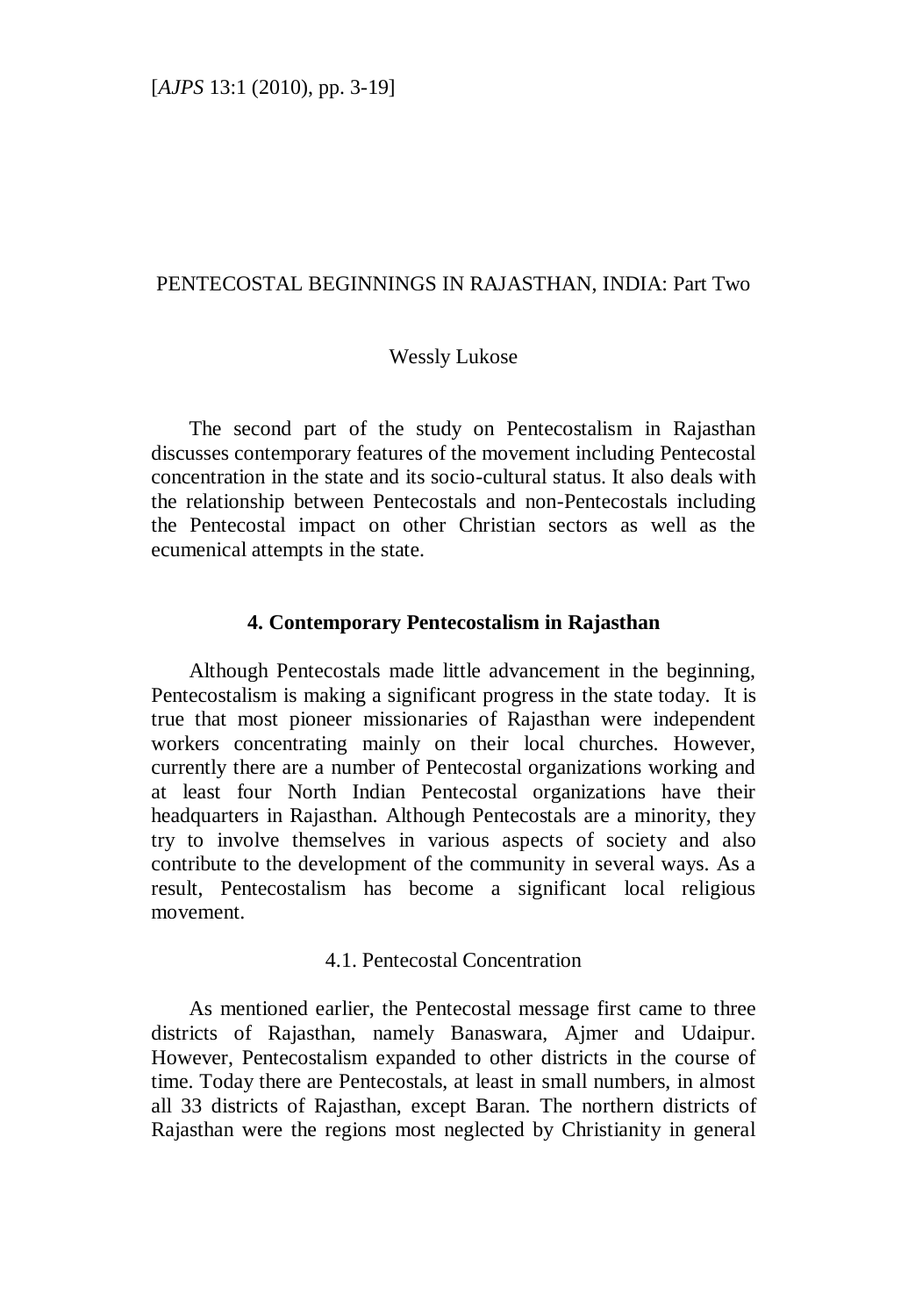due to their desert climate as well as the repressive religious nature of the people. However, very recently some Pentecostal churches have chosen to concentrate on north Rajasthan. For example, FFCI has launched evangelism and church-planting missions in the districts of Bikaner and Nagaur. Bethel Fellowship began a church-planting mission in the districts of Dhaulpur, Dausa, Karauli, Sawai Madhupur, and Hanumangarh in 2004. Although North Rajasthan does not have a significant Pentecostal presence, all those districts now have a few Pentecostal congregations.

Southern Rajasthan has the greatest representation of Pentecostal Christianity. Three districts, namely Udaipur, Jaipur, Banaswara and Ajmer, have the largest number of Pentecostals. However, these three districts have the greatest representation of Christians generally. Most Charismatic organizations concentrate on these districts, mainly because of the responsive nature of the tribal people there. Another reason is that it is comparatively easy to work where there is some Christian presence, rather than working in a new place. Also, there is a tendency to build on the foundation of others. Although many South Indian pioneer missionaries concentrated only on South Indians in the beginning of their ministry, they have gradually changed their focus to natives. Many Kerala churches also have changed their attention from their own communities to Rajasthanis. For example, until recently, the Rajasthan chapter of IPCoG did not have many local congregations. On 28 February 2007, it inaugurated their mission centre in Jaipur with the aim of reaching the natives.<sup>1</sup> They have also launched a Bible Training Centre with the intention of training Rajasthani missionaries to establish churches locally.

The research shows that Udaipur has the maximum representation of Pentecostals. The change in focus of Pentecostals in Banaswara, Jaipur and Udaipur is very evident. In Banaswara, Pentecostals concentrated their missionary activities on the villages, and tended to neglect urban areas, except for a few congregations, which are focusing on certain linguistic communities. For example, there are four congregations concentrating only on the South Indians, mainly people from Kerala and Tamil Nadu. In Jaipur, the Pentecostal focus was the city, and little effort was made until recently to reach villages. The best example is the Alpha church, the largest Pentecostal church in the district. Peter Kuruvila, the founder and senior minister of the church,

<sup>&</sup>lt;sup>1</sup> 'IPC Rajasthan Mission Centre *Uthkhadanam*,' *Subhashitham* 2, no. 6 (2007): 5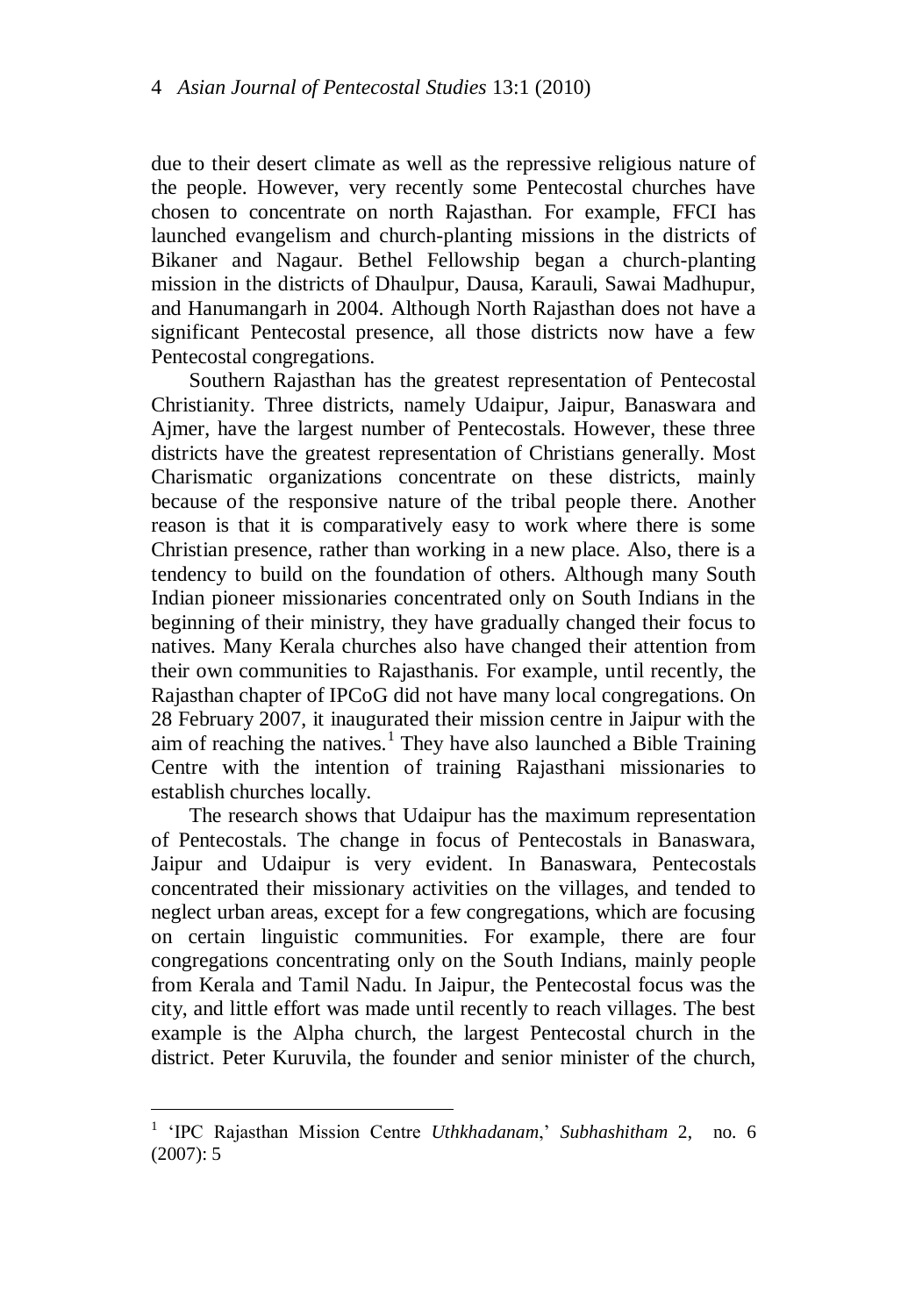and also a prominent Pentecostal leader, has admitted that his church realized the significance of reaching the villages only very recently.<sup>2</sup> Subsequently, they have appointed missionaries to a few nearby villages. In Udaipur, Pentecostals seem to have focused both on the city as well as villages. There are a number of churches in the villages under the banner of various organizations, and in most parts of the district there is a Pentecostal church. At the same time there are Pentecostal churches in the city as well. Rajasthan Pentecostal Church (RPC) is the largest Pentecostal congregation in the whole state, with over six hundred members. Calvary Covenant Fellowship is another growing Pentecostal congregation in the city. Most leaders admit that Filadelfia Bible College (FBC) is a major reason for the growth of Pentecostalism in Udaipur. Apart from that, Aravalli Bible Training Centre is established as a daughter institute of FBC, recently expanding its mission to the neighbouring villages. There was no established Pentecostal training school in Jaipur until recently. In brief, it can be argued that since Pentecostals in Udaipur have focused both on the city as well as villages in their mission work, the district has seen the greatest expansion of Pentecostalism in Rajasthan. However, Pentecostals in Banaswara as well as Jaipur have failed to maintain a balance between urban and rural mission, but have concentrated on either one or the other. Consequently, Pentecostals did not expand there as much as in Udaipur.

People from existing churches were the first converts of Pentecostalism, as most Pentecostal missionaries began their work among them. Nevertheless, gradually the focus has shifted to the non-Christian natives, and so villages soon became the main focus. Although non-tribals were approached in the early stage of Pentecostal missions, the tribals soon became the primary target as they began to be responsive to the Pentecostal message.

# 4.2. A Predominantly Tribal Religion

Pentecostalism in Rajasthan is a movement of the poor and the marginalized segments of the society, particularly tribals. Pentecostalism in Rajasthan is predominantly a tribal movement, in spite of the fact that it has followers from non-tribal backgrounds as well. Pentecostalism has made inroads into many tribal communities in Rajasthan, and so a majority of its followers are tribals.

<sup>&</sup>lt;sup>2</sup> Peter Kuruvila, interview by author, Jaipur, Rajasthan, 08 May 2006.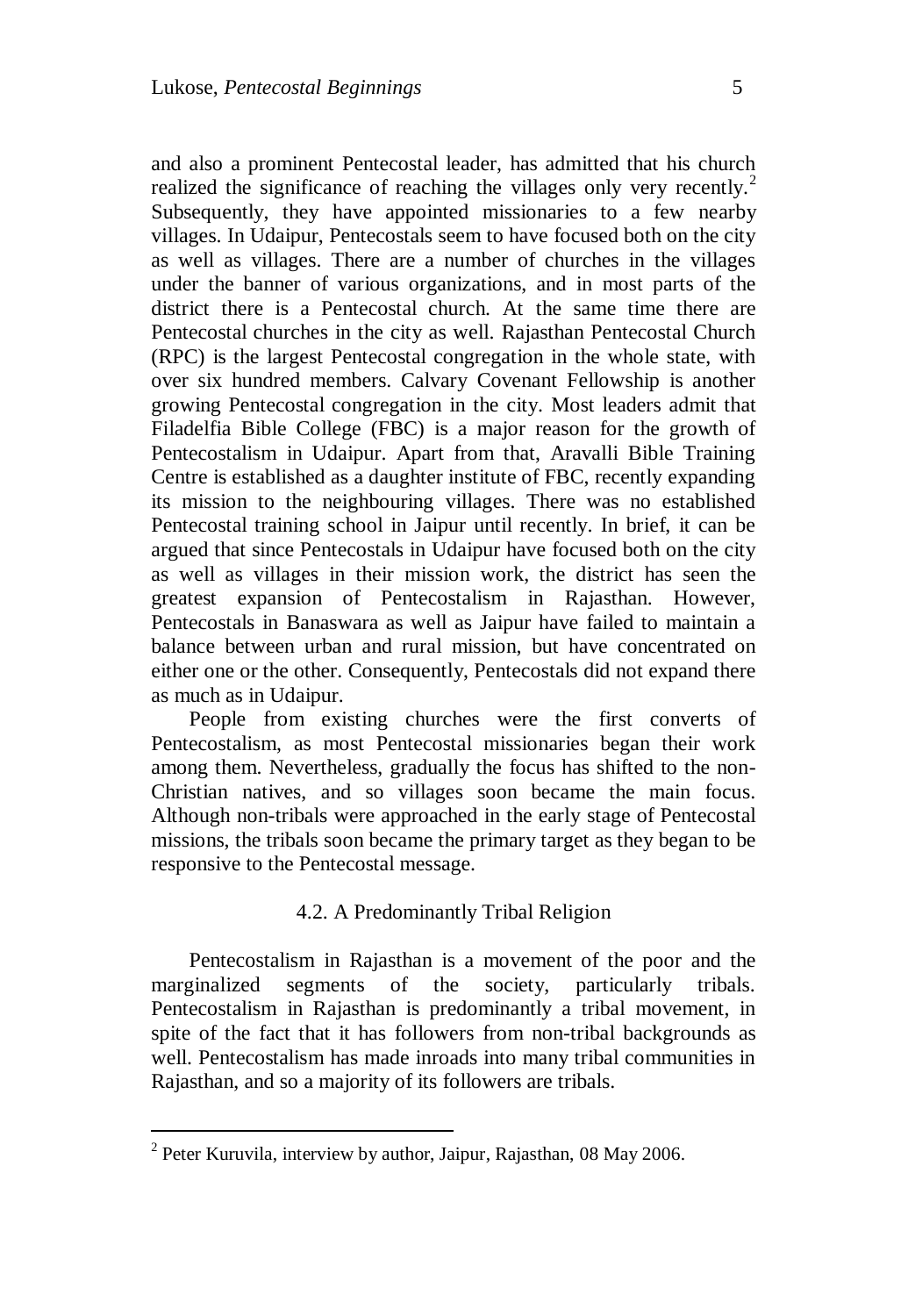Twelve out of the eighteen Pentecostal leaders who were interviewed revealed that their focus is on the tribal people. Seven of them said that their mission service is completely among the tribal groups. Six leaders said that they had not yet turned to tribal communities. However, four of the six have only South Indians as members in their churches, and their church services are in their mother tongue, Malayalam. Although the majority of Pentecostals are from the Bhil tribe, as it is the case with Christianity in general in Rajasthan, Pentecostalism has followers from other tribes as well.<sup>3</sup>

It is important to understand why tribal communities have turned to Pentecostalism. Although the spiritual means like healing and exorcism are the major means for the growth of tribal Pentecostalism, identity concern seems to be an important reason for the tribals turning to Pentecostalism. The identity issue has always been a significant issue in the Indian context among the Dalits and other socially downtrodden people since early times. It is observed that as in the case of the conversion of many Dalits to Buddhism during the time of Ambedkar, $4\overline{4}$ one of the major reasons for the tribal people embracing Pentecostalism is related to the issue of identity. Ambedkar realized the need to have a better identity for Dalits. Balkrishna Govind Gokhale"s study reveals that Ambedkar was searching for a total transformation in the lives of his followers into 'a new identity, a new culture,' and that is why they accepted Buddhism.<sup>5</sup> Many tribal pastors and believers have argued that they have gained a new identity through becoming Pentecostals. Some of them have said that their status and position have improved. One pastor has admitted, "we were not allowed to sit along with certain groups of the people, but here in the church we have been seated along with great servants of God.<sup>'6</sup>

<sup>&</sup>lt;sup>3</sup> For an understanding of people groups who have representation in various forms of Christianity, see Rajasthan Harvest Network, *To Glorify God by Reaching the Unreached in Rajasthan for Lord Jesus Christ*. (Jaipur, India: Rajasthan Harvest Network, 1998).

<sup>&</sup>lt;sup>4</sup> Ambedkar is known as the chief architect of the Indian Constitution. He had to suffer a great deal from the high castes as he was from a lower caste Hindu background. He, along with many of his followers, embraced Buddhism after considering many alternatives.

<sup>5</sup> Balkrishna Govind Gokhale, "Dr. Bhimrao Ramji Ambedkar: Rebel against Hindu Tradition," in *Religion and Social Conflict*, 21.

<sup>6</sup> Heeralal, interview by author, Kherwara, Rajasthan, 06 May 06. "Great servant of God" (*Parameswar ka Mahan Das*) is a common term used by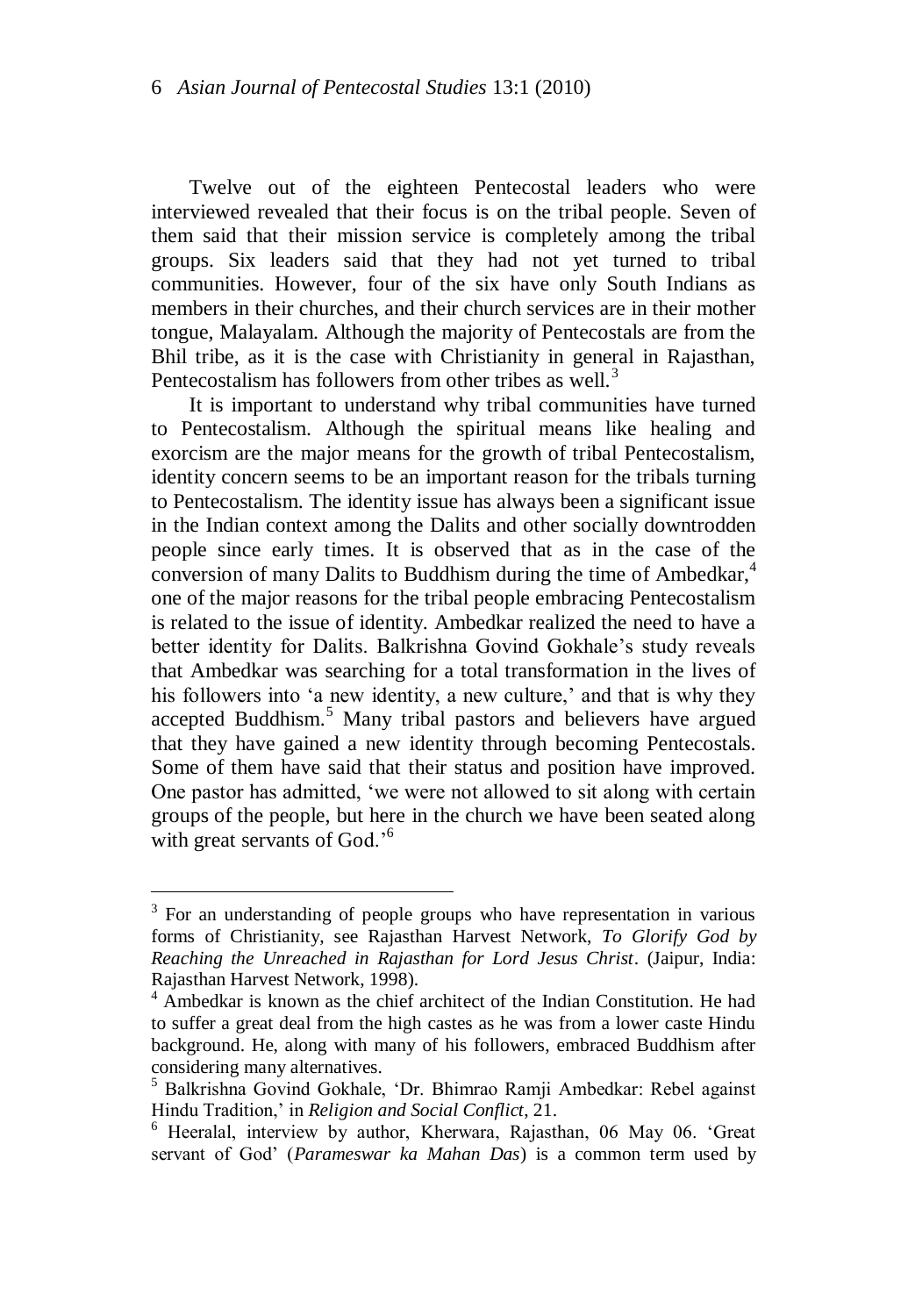Anderson"s observation regarding the involvement of laity in Pentecostal worship seems to be significant factor that appeals to the masses in Rajasthan. According to him, Pentecostal liturgy with the emphasis on 'freedom in the Spirit' has also been a factor that has contributed to the appeal of the movement. Anderson observes,

This spontaneous liturgy, which Hollenweger has identified as mainly oral and narrative, with an emphasis on a direct experience of God through his Spirit, results in the possibility of ordinary people being lifted out of their mundane daily experiences into a new realm of ecstasy, aided by the emphasis on speaking in tongues, loud and emotional simultaneous prayer, and joyful singing, clapping, raising hands and dancing in the presence of God. This made pentecostal worship easily assimilated into different cultural contexts…. Furthermore, this was available for everyone, and the involvement of the laity became the most important feature of pentecostal worship....<sup>7</sup>

Women also have been given a voice in Pentecostal churches. They have said that they were not encouraged to come to the front, but in the church they have been given the opportunity to participate and take responsibility, "We are allowed to preach, share, and give testimony, and also to lead the choir and prayer groups."<sup>8</sup> Practices, such as the holy  $hug<sup>9</sup>$  following the Holy Communion, non-tribal believers and pastors eating along with the tribal believers and pastors, the seating of unschooled and untrained pastors along with the trained and the educated pastors and leaders, the involvement of the entire congregation in worship, Scripture reading, prayer and testimony, were cited by tribal Pentecostals to show that they are welcomed and accepted by the Pentecostal community with little discrimination. They have argued that such opportunities have provided them with a new identity. However, this does not mean that there is no differentiation in the Pentecostal churches, and the tension within the movement is also noticeable.

Pentecostals in North India to address a Christian minister who has a wellknown ministry or who is possessed with much power of the Holy Spirit.

Allan Anderson, 'Global Pentecostalism in the New Millennium,' in *Pentecostals after a Century*, 223.

<sup>8</sup> Group interview by author, Macadadeo, Rajasthan, 07 May 2006.

<sup>&</sup>lt;sup>9</sup> There is a practice in Rajasthan of embracing fellow Pentecostals after Holy Communion, which they call the "holy hug." However, one is only allowed to embrace members of the same sex.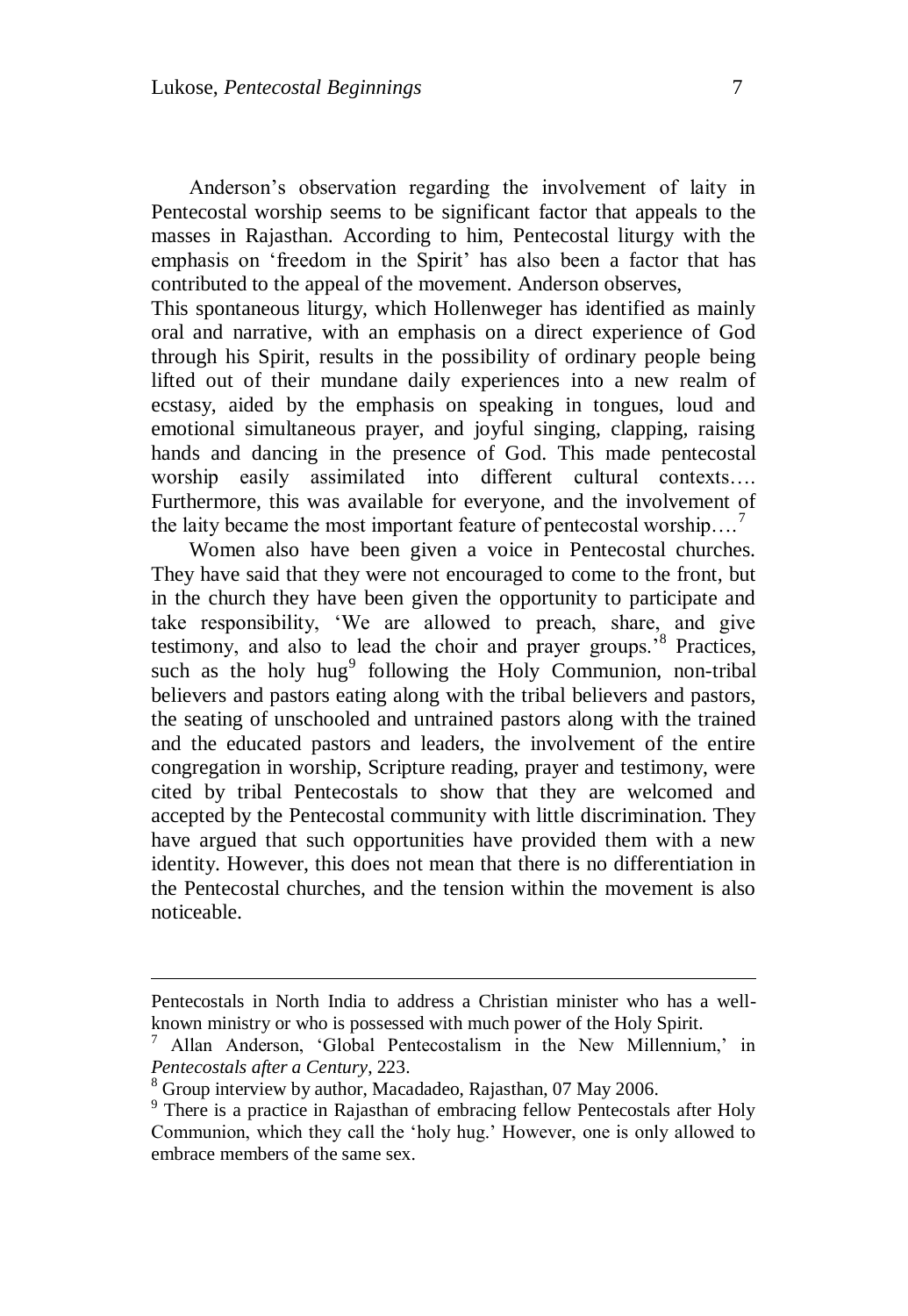What McGavran calls the 'redemption and lift' factor also seems to be important in the choice of Pentecostalism by the marginalized.<sup>10</sup> He talks about the spiritual redemption and the socio-economic lift Christianity brings to the masses. At the same time, McGavran argues that the line between "redemption" and "lift" is a thin one, and therefore such 'separation must not be too rigorously interpreted.<sup> $11$ </sup> However, Peter Wagner underlines that this 'redemption and lift' has been taking place among the Pentecostals as well, especially when people from the lower strata of society are converted.<sup>12</sup> A careful look into the Pentecostal Movement in Rajasthan shows that this "redemption and lift' factor is likely to be another reason for the phenomenal growth of Pentecostalism among the tribal communities in Rajasthan. The tribal Pentecostals in Rajasthan can be seen as a redeemed and lifted up community. A.T. Cherian's study shows that there was socio-economic enhancement of tribal people after coming to Christian faith, and his survey included Pentecostals also.<sup>13</sup> Most people said that they also achieved material prosperity by the power of the Holy Spirit. They shout the slogan that 'we are not poor, but rich in the Lord.'

## 4.3. A Growing Christian Sector

Although Pentecostals were initially looked down on as a sect and were not welcomed in Rajasthan, today they are accepted by other Christians. Christian growth was extremely slow in the state. However, with the coming of Pentecostals, the momentum for the growth of Christianity in Rajasthan has increased. Currently, Pentecostals are the fastest growing sector of Rajasthan Christianity despite the fact that they are latecomers in the soil. Many non-Pentecostal leaders have acknowledged Pentecostal impact in the state. According to Chouhan, a leading evangelical leader in Rajasthan, the charismatic expression of Christianity is responsible for the present growth of Christianity in Rajasthan.<sup>14</sup> Post-independence Rajasthan saw the establishment of various Pentecostal organizations and the formation of numerous Pentecostal congregations in diverse parts of the state. Cherian"s

<sup>10</sup> For more details, see Donald A. McGavran, *Understanding Church Growth*, 3<sup>rd</sup> ed. (Grand Rapids: Eerdmans, 1990), 209-220.

<sup>11</sup> McGavran, *Understanding Church Growth*, 212.

<sup>&</sup>lt;sup>12</sup> C. Peter Wagner, *Look Out! Pentecostals are Coming* (Illinois: Creation House, 1973), 70-71.

<sup>&</sup>lt;sup>13</sup> A.T. Cherian, 'Contribution of Churches.'

 $14$  Chouhan (pseudonym), interview by author, Jaipur, Rajasthan, 09 May 2006.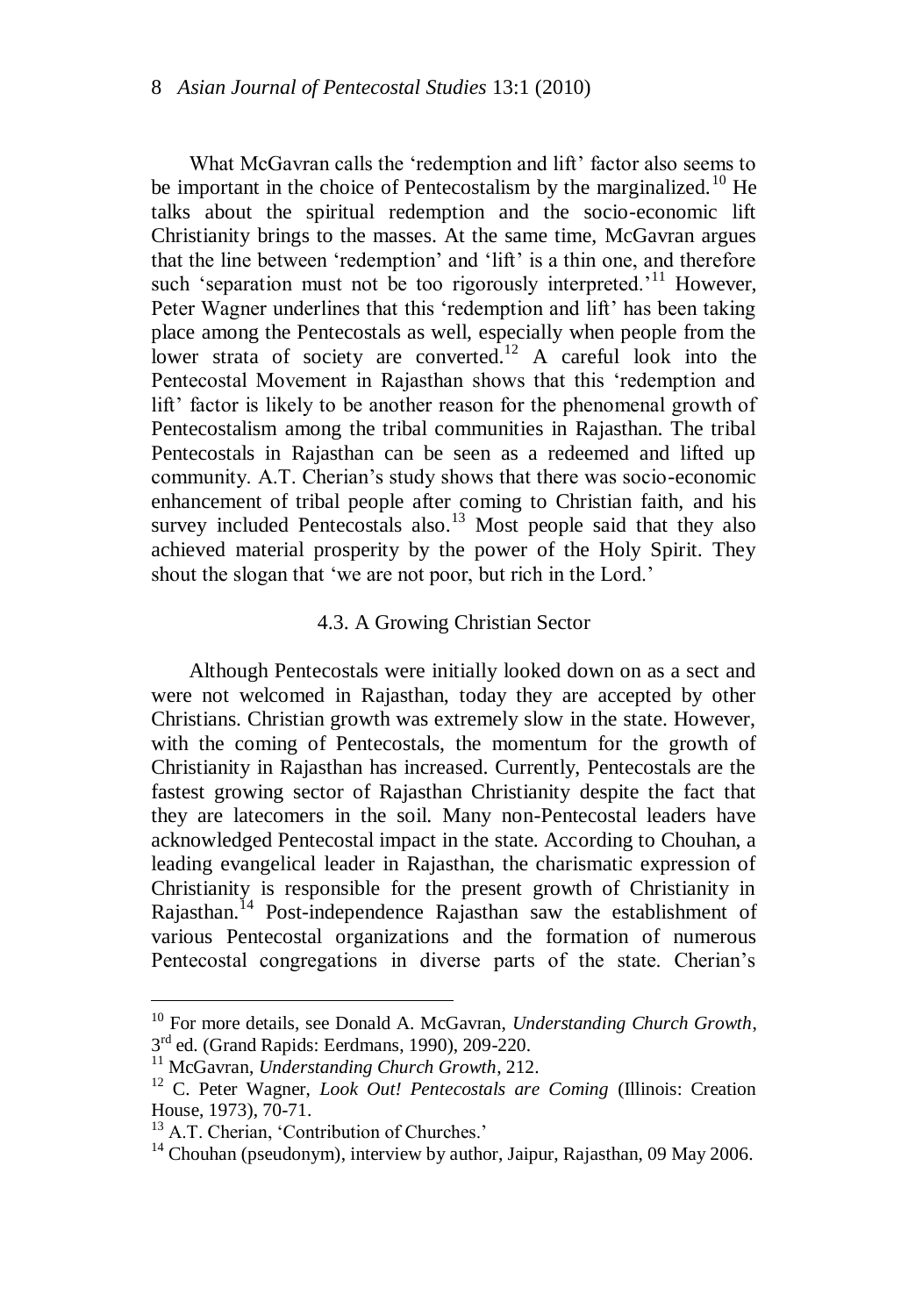research also shows that Pentecostalism has brought expansion to Christianity in Rajasthan and concludes that although missionary work began in Udaipur district in the nineteenth century, there were hardly a hundred local Christian families, but with the coming of the Pentecostal message there are now hundreds of local Christian families in the district.<sup>15</sup>

One important question to consider is who Pentecostals are. As mentioned earlier, this thesis follows an inclusive definition of Pentecostalism. A broad definition is needed to refer to Pentecostalism in Rajasthan as some of the early classical Pentecostal churches in Rajasthan have now moved closer to the Neo-Pentecostals in response to changing contexts. Using this definition, there are many churches in Rajasthan that believe and practise the spiritual gifts and the Holy Spirit emphasis is seen in many churches. There have been changes in worship and preaching styles in several churches, including the mainline churches. However, the task of categorizing the churches in terms of Pentecostalism in Rajasthan is not so easy. The issue has two complex aspects. The first one is the hesitation of classical Pentecostals to include other churches as Pentecostal. They think that such an attempt will cause them to have to compromise, and tempt them to dilute many Pentecostal doctrines, which they consider unique.<sup>16</sup> It is interesting to note that many South Indian Pentecostals in Rajasthan have this attitude, and it is not surprising to learn that almost all of them are from a classical Pentecostal background. The second aspect is the unwillingness of non-Pentecostals to align themselves with the Pentecostals. Many non-Pentecostals fear their church leaders. Others say that denominationalism is not the issue; rather the Holy Spirit is to be given His due place in the church, and so they are not interested in categorizing themselves.<sup>17</sup>

Although early Pentecostal missionaries worked as independent missionaries without any external support, today there are at least twelve Pentecostal organizations working in Rajasthan, apart from many independent local congregations, in various places. Then there are six other independent local congregations based in cities, but having

<sup>15</sup> A.T. Cherian, "Pentecostal Revival, the Key to Church Growth," *Filadelfia Jyoti*, Souvenir (Udaipur, India: FBC, 2006), 40. Cherian has done an exhaustive research on Christianity among the Bhils in Jhadol Taluk.

<sup>&</sup>lt;sup>16</sup> Many Classical Pentecostals in Rajasthan argue that adult baptism, speaking in tongues and holiness are some of the unique doctrines of Pentecostalism, and they need to sacrifice them just for the sake of worship and healing.

 $17$  For example, the CNI pastor at Beawar has the same opinion.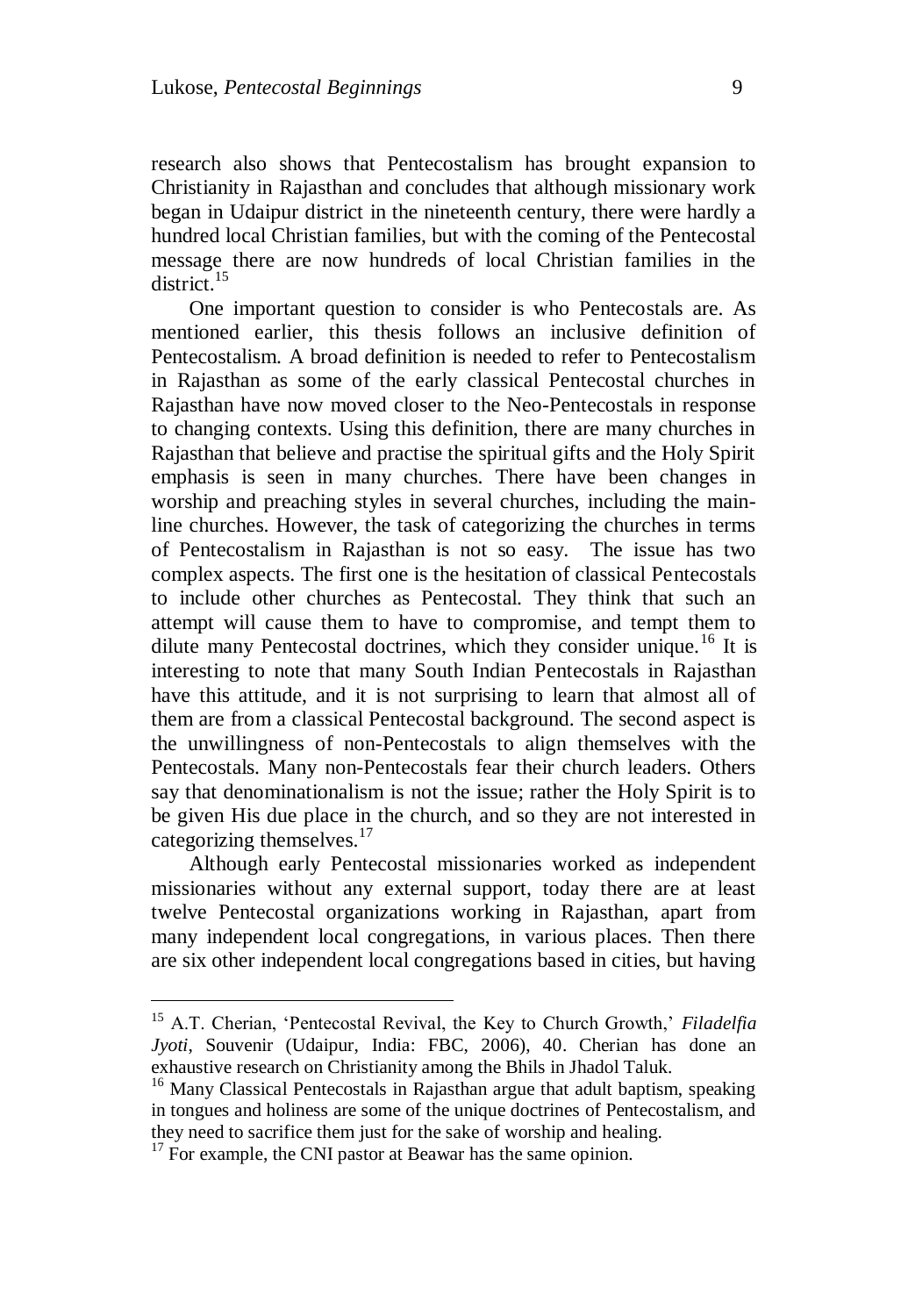outstations in the surrounding villages. Three out of the above eighteen Pentecostal organizations are concentrating mainly on South Indians in their missionary activities. Another three out of these eighteen focuses on only Rajasthanis. The other twelve are missionary organizations, with a multicultural focus. Seven out of these twelve have churchplanting missions in other states as well. Four of them are based in Rajasthan. FFCI has begun in Rajasthan and has expanded to other states and is one of the largest indigenous missionary organizations in North India, having more than a thousand churches covering at least thirteen North Indian states.

There are seven Pentecostal institutes for theological education in the state today. Filadelfia Bible College, established by Thomas Mathews and Thampy Mathew, is the first and the only established institute that offers programmes that are validated by an accreditation agency. Both the Gospel for Asia Training Centre and the Aravali Bible Training Centre offer programmes, which are approved by their mother theological institutes. There are two schools, which are approved by their parent organization. The other two training centres are run by the respective missionary organizations with an aim to train local workers for church-planting missions. At the same time, both FFCI and Mission India run short-term laity training at regular intervals. As a result of these missionary organizations and theological institutes, there are hundreds of congregations in the state today.

At the same time there are dozens of schools and orphanages aiming at the socio-economic development of local communities. Although Pentecostals in Rajasthan were apolitical, as in many parts of the globe, they have begun to be involved in politics, and so there are village leaders from the Pentecostal community.

## 4.4. A Rajasthani Movement

As discussed above, missionaries from North Indian states have played a significant role in bringing the Pentecostal message to Rajasthan, and South Indian missionaries have made a decisive contribution to the making of the movement. However, the real impetus of the movement is the multiplication of many local missionaries. Many non-Rajasthani missionaries began to focus on the Rajasthanis in their evangelistic and church-planting activities. The selected converts were sent for training in Bible schools in other states as there were no Pentecostal theological institutes in Rajasthan until FBC was established in 1982. They returned as missionaries, evangelists, pastors,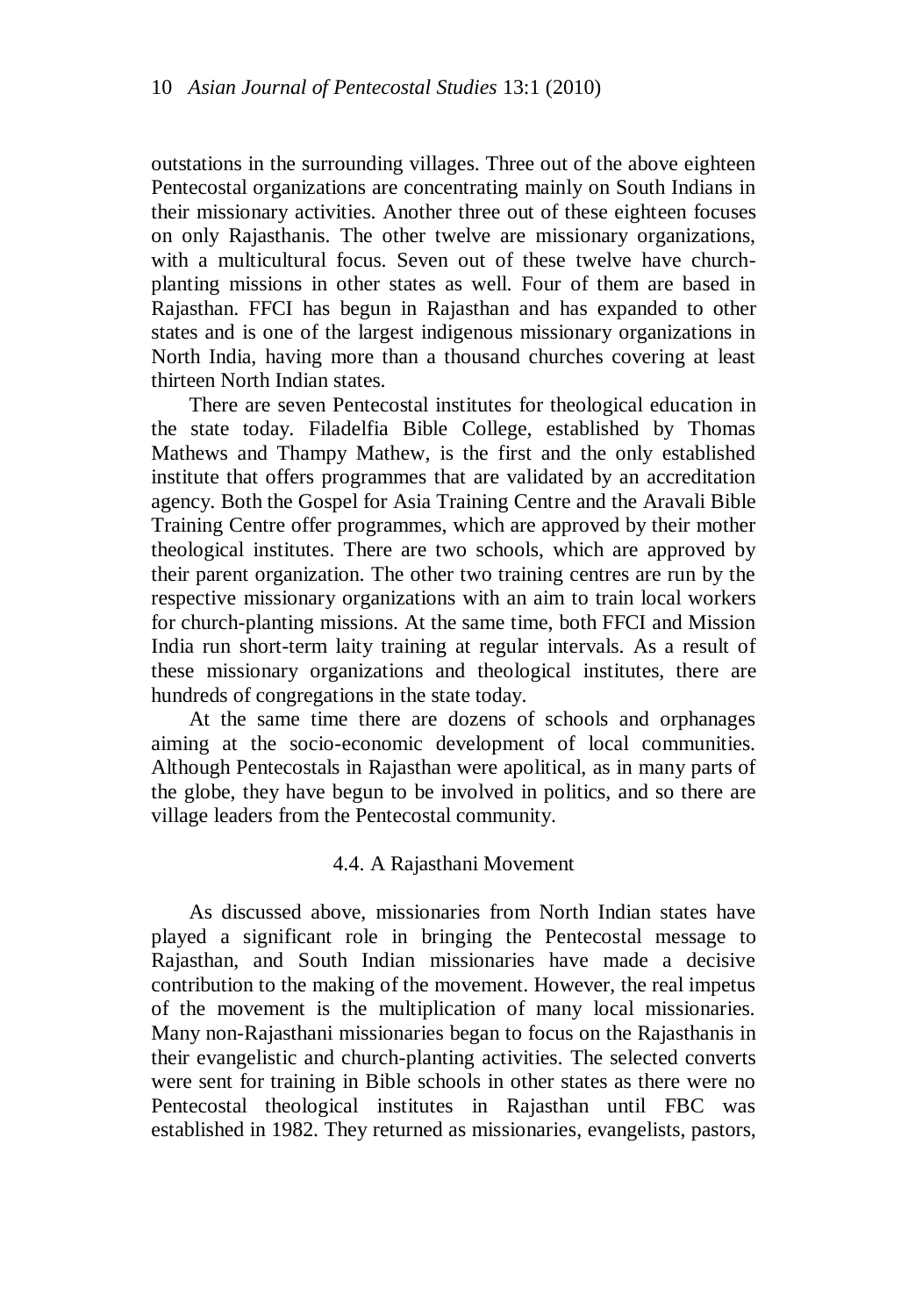teachers and social activists. Consequently, thousands have been attracted to and follow Pentecostalism. They in turn went to work in different villages and established churches, and thus made this a movement in Rajasthan. Thus, both the Rajasthani and non-Rajasthani missionaries have their roles in the origin and growth of the Pentecostal movement in the state.

The most significant fact is that today"s Pentecostalism in Rajasthan is identified as a Rajasthani movement where local leaders are at the forefront of leadership, and there has been an increase in the number of local pastors. Although many missionary organizations in Rajasthan have South Indian founders and leadership, most of their workers as well as followers are Rajasthanis. Most of the largest Pentecostal congregations are established by local ministers. Many people who are under training in various theological institutes in the state are Rajasthanis. There are two organizations founded by Rajasthani missionaries and having purely local leadership: Calvary Covenant Fellowship Mission founded by Monohar Kala and Covenant Ministries founded by Pathras Masih. At the same time there are a number of local people who are in the senior leadership, even in those missionary organizations founded by South Indians. For example, Jaswant Rana<sup>18</sup> is currently the joint secretary as well as Christian minority representative of FFCI. Tajendra Masih is serving as an executive council member of FFCI, and he served as its Vice president, along with K.V. Abraham, from Kerala for many years. There are a number of other leaders, such as Samson Wilson and Valu Singh, who served as executive council members for FFCI. There are local ministers serving as teachers in various theological institutes. For example, natives like Benjamin A.K., T. Masih, Cornelius Masih and J. Rana are among the faculty members of FBC. There are schools and orphanages run by local Pentecostals. Many Pentecostals are actively involved in the Tribal Christian Welfare Society of India (TCWSI), and many Pentecostal ministers hold significant positions in this Society. In brief, today mainly natives are seen in Pentecostal congregations, institutes and leadership, and thus they have made Pentecostalism a Rajasthani movement.<sup>19</sup> However, this does not mean that Rajasthanis were given due representation in the senior leadership of all Pentecostal organizations.

<sup>&</sup>lt;sup>18</sup> Although Jaswant Rana hails from Gujarat, his ancestors are originally from Chittorgarh, Rajasthan.

<sup>&</sup>lt;sup>19</sup> 'Leadership,' here, means mainly pastors of local congregations.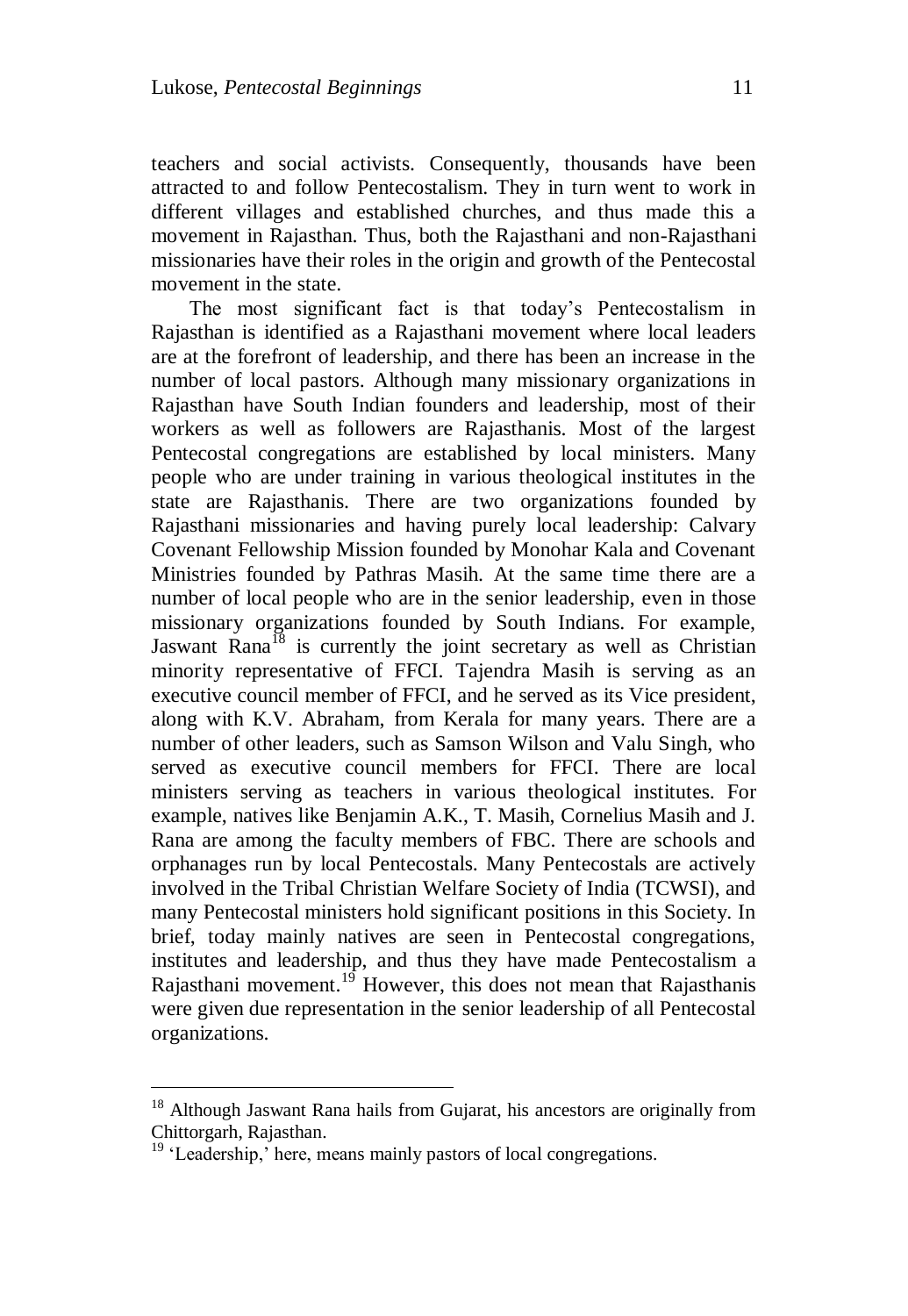## **5. Pentecostals and Non-Pentecostals in Rajasthan**

There has been a progressive improvement in the relationship between Pentecostals and non-Pentecostals in Rajasthan. Although the relationship was not encouraging in the beginning, gradually they have developed a friendly and healthy relationship, and have begun to mutually respect and accept one another.

## 5.1. Pentecostal and Non-Pentecostal Divide

Pentecostalism as a product of local revivals among the existing Christian community did not mean that Pentecostals received the same degree of welcome throughout its history. Rather, initially they were not considered a part of the Christian community, as in many other parts of the globe and faced opposition and intolerance from other forms of Christianity. Several stories of the mocking, humiliation, rejection and even physical assault they faced from their non-Pentecostal counterparts were narrated by Pentecostals during the fieldwork.

There is a dual aspect to the opposition faced by Pentecostals. The first is the rejection faced by local Christians who had received supernatural spiritual experiences. They were mocked and mistreated by their church leadership and fellow Christians. For example, as seen earlier, during the revival in Banaswara, there took place unusual spiritual experiences in the prayer meetings of the young boys and girls in the hostel run by the UCNI. There were visible manifestations of Spirit revival, such as weeping, confession of sins and speaking in tongues. However, they were forbidden by the church leadership from gathering together. According to Pathras Masih, it was told that they were 'filled by the evil spirit,' and thus the 'spiritual thirst was quenched by the leaders of the church'.<sup>20</sup>

According to Tajendra, the first local Pentecostal missionary from Banaswara, the resentful attitude of non-Pentecostals towards Pentecostals is seen at the death of Mrs. Jiwa. The Presbyterians did not provide a place for a church burial when Mrs. Jiwa died, insisting that she was a *dubki vali*. Consequently, she was buried outside the cemetery. However, the important point here is that the leadership of

 $20$  Pathras Masih, interview by author, Banaswara, Rajasthan, 12 May 2006. Today, he is one of the most influential Rajasthani Pentecostal leaders.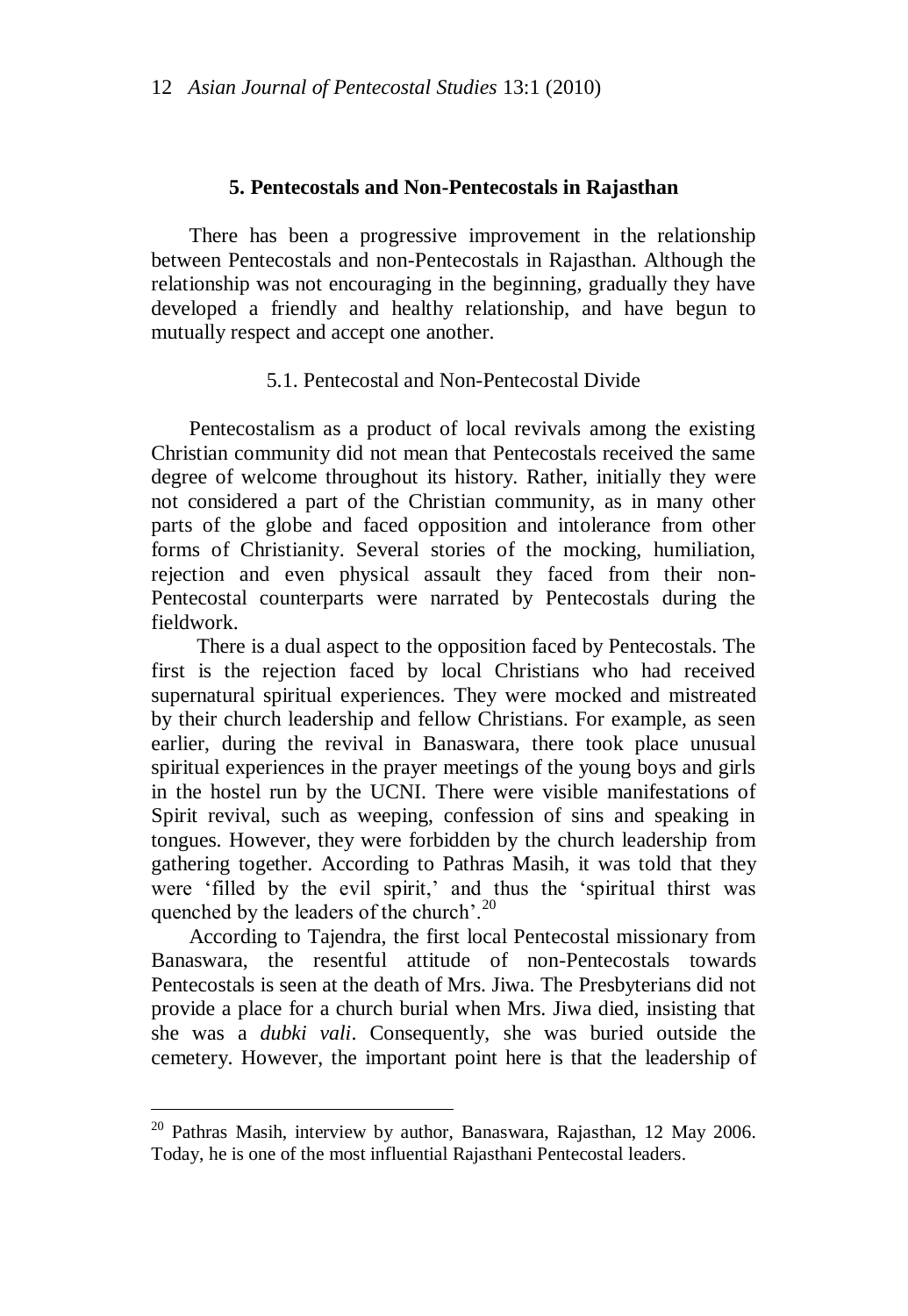the Presbyterian Church was not indigenous, and Tajendra thinks that if the church leadership had been local, the story would have been different.<sup>21</sup>

The second aspect of the opposition is that the South Indian Pentecostal missionaries, particularly from Kerala, faced rejection, neglect and opposition from the existing churches. The issue of contention was not the Holy Spirit baptism but rather water baptism. The Kerala missionaries emphasized the importance of adult baptism by immersion, and they taught the need for baptism by immersion even for Christians in other churches who did not receive adult baptism. This is how tension was created, and the Pentecostal missionaries were labelled "*dubki vala*" (the immersion people) and sheep stealers. They were also prohibited from entering into the houses of Christians, and there was public declaration in the existing churches to this effect. Pentecostalism in Rajasthan became known as *dubki mission*. The tension continued for many years as many people were converted from existing churches to Pentecostalism. However, Pentecostals eventually realized the need to avoid the process of "pentecostalization" of Christians in other churches, and this is why they gradually shifted their focus on to non-Christians, and particularly the tribal communities.

# 5.2. Pentecostal Impact on Christianity

The current study shows that there are three main areas where the Pentecostal influence on Christianity in Rajasthan is evident. The first one is in the area of Christian spirituality, as was the case with the church in India in general. In my work on "Pentecostals and Indian Church," I have found that one of the major contributions of Pentecostalism to Indian Christianity is in the spiritual aspect of church.<sup>22</sup> It seems that the church in India tends to be moving towards a waning of spirituality, following the direction of western liberalism and secularism. In his preface to *Fire from Heaven*, Cox states that the predictions of many sociologists prompted him to talk of the death of religion in the West, and that is why, in his book *The Secular City*, he proposed a "theology for the "postreligious" age." However, three decades later Cox acknowledged that the phenomenal growth of Pentecostalism had convinced him that "it is secularity, not spirituality

 $21$  Tajendra, interview, 23 May 2006.

<sup>&</sup>lt;sup>22</sup> Wessly Lukose, 'Pentecostals and the Indian Church,' *Cross and Crown* 35, no.4 (2005): 12.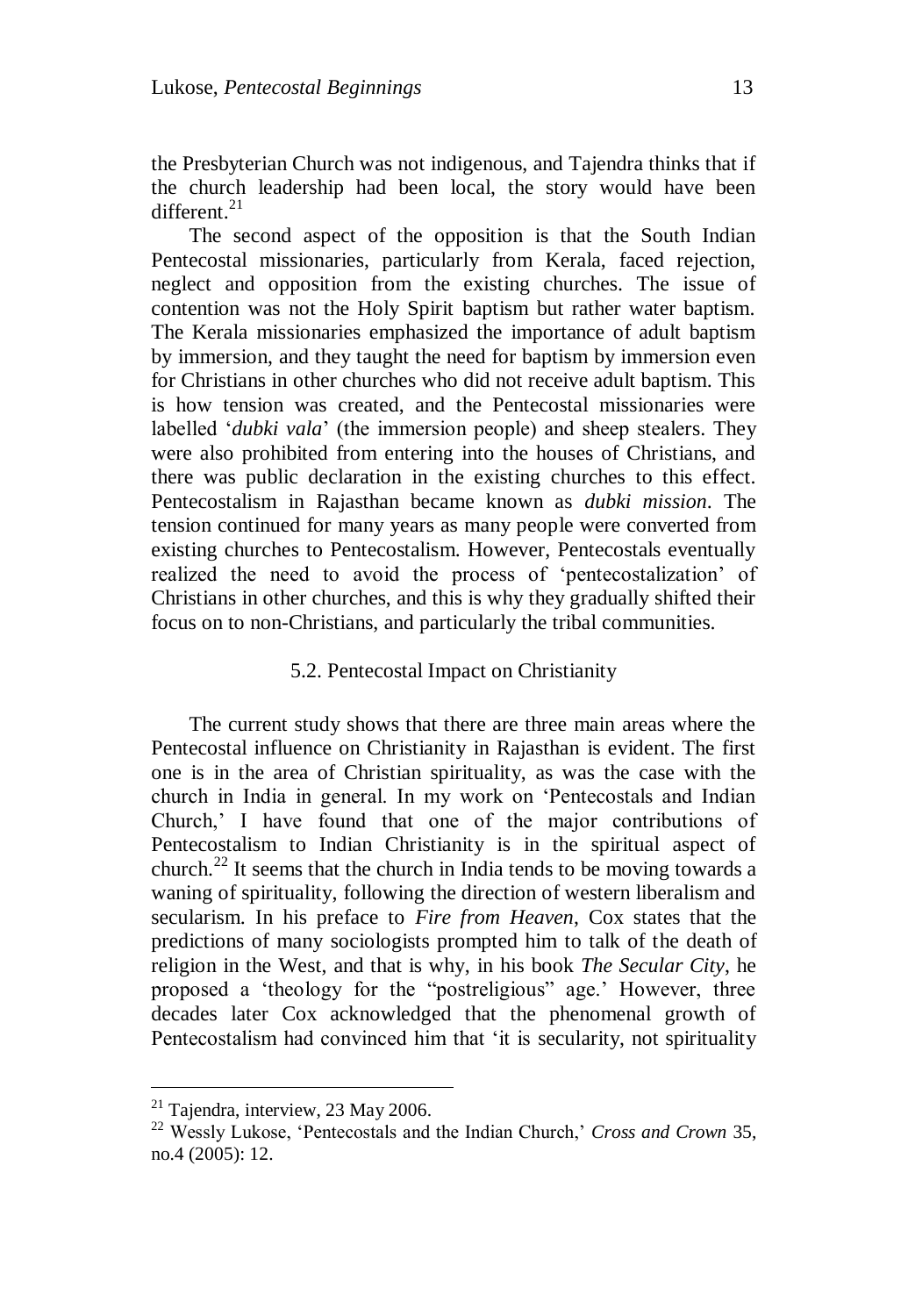that may be headed for extinction.<sup>23</sup> Through lively and vibrant worship and fervent prayer, the churches in Rajasthan became spiritually alive. Today, the Pentecostal style of worship is adopted by many non-Pentecostal churches in Rajasthan. Rev. Lora, a CNI pastor, said that they now have a charismatic style of worship in their church.<sup>24</sup> However, many young people feel that this is a tactic by the leadership to encourage them to remain in the church because they are attracted by music and the Pentecostal pattern of lively worship. Based upon extensive field research in Udaipur district, A.T. Cherian argues that the chief local leaders of most non-Pentecostal mission organizations have had a charismatic experience, and so they practise charismatic spirituality in their ministry. He also reveals that most of them have some connection with Pentecostalism.<sup>25</sup>

The second area of Pentecostal influence is in missions. According to Anderson, one of the chief reasons for Pentecostal growth is its  $\pi$  strong emphasis on mission and evangelism.<sup>26</sup> Pentecostals believe that the Holy Spirit is a missionary spirit. This missionary concept of the Holy Spirit drives them to engage in missionary outreach. When Pentecostals began to make an impact upon tribal communities, many non-Pentecostal organizations also followed their example by working among the tribal groups. This does not mean that Pentecostals were the first to work among the tribal communities; rather the "successful tribal story of Pentecostals" sparked a new initiative among non-Pentecostals to serve the tribal groups more comprehensively. Pentecostal missionary fire ignited a new vigour, zeal and spirit in the missionary

<sup>23</sup> Harvey Cox, *Fire from Heaven: The Rise of Pentecostal Spirituality and the Reshaping of Religion in the Twenty-First Century* (London: Cassell, 1996), xv. He confidently argued that the age of the secular city will soon spread across the globe, and it is an age of "no religion at all." "It will do no good to cling to our religious and metaphysical versions of Christianity in the hope that one day religion or metaphysics will once again be back. They are disappearing forever and that means we can now let go and immerse ourselves in the new world of the secular city." See Harvey Cox, *The Secular City: Secularization and Urbanization in Theological Perspective* (London: SCM Press, 1965), 3-4. However, after two decades, he confessed that "the great era of modern theology," the "liberal theology" is coming to an end, and he argued that "the post modern world will require a different theology." See Harvey Cox, *Religion in the Secular City: Toward a Postmodern Theology* (New York: Simon and Schuster, 1984), 268.

 $^{24}$  Lora (pseudonym), interview by author, Beawar, Rajasthan, 17 May 2006.

<sup>&</sup>lt;sup>25</sup> Cherian, 'Pentecostal Revival,' 38-39.

<sup>&</sup>lt;sup>26</sup> Anderson, Introduction to Pentecostalism, 206.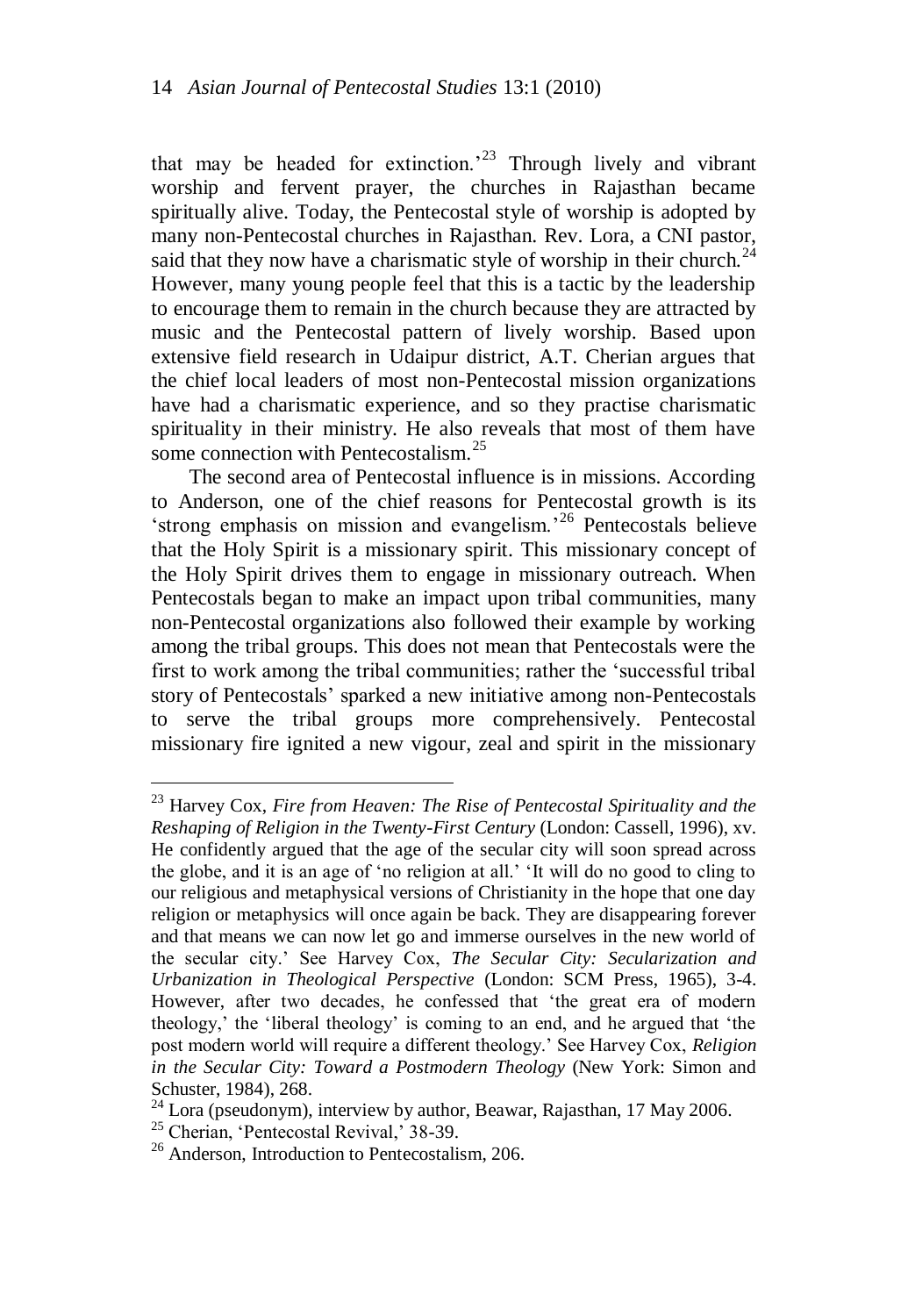activities of other churches as well. Many non-Pentecostal churches began to realize the significance of healing and other spiritual gifts in their mission work. As a result, they have changed their strategies to reach the tribal communities. While conducting a marriage ceremony in a village in the district of Banaswara, a prominent non-Pentecostal leader confessed that the Pentecostal approach would be helpful for his church. He came to the conclusion that only "the message and method of Thomas Mathews" would result in successful mission work in Rajasthan. By this he meant the Pentecostal message and practice, as most Christian leaders consider Mathews to be the most effective Pentecostal missionary in the state. $27$ 

The third area of Pentecostal influence is in practical theology. There are two particular aspects of the teaching of other churches that have been influenced by Pentecostals. One example is the attitude of CNI towards the immersion baptism of adults. Until recently, only infant baptism was taught and practised by the CNI. Pentecostals were ridiculed as *dubki vala* in the early days of Pentecostalism in Rajasthan. There was a time when members of CNI who received baptism by immersion were expelled from the church. However, the teaching and practice on this issue has changed. In the latest By-Laws of CNI there is an amendment to the section on 'the sacraments of the Church,' whereby adult baptism by immersion is termed 'believer's baptism,' and is accepted as an 'alternative practice' alongside infant baptism.<sup>28</sup> However, some CNI priests and laity see it as a measure to stop the exodus of members to Pentecostal churches. R. Masih, a retired CNI priest, has called the move a 'defence mechanism.<sup>29</sup> Another important change is in the understanding and practice of spiritual gifts. One influential evangelical leader admitted that his organization made changes both in theology and methodology after they realized the significance of healing and other miracles. He said, "we only preached about the person of Christ, but we realized that not only the person, but also the power of Christ is to be preached and demonstrated to have an effective work among these tribal people.<sup>30</sup> It is significant that this

 $^{27}$  For further details, see Lukose, 'Thomas Mathews,' 24-27.

<sup>28</sup> For more details, see *Constitution of The Church*, 17.

<sup>&</sup>lt;sup>29</sup> R. Masih (pseudonym), interview by author, Ajmer, Rajasthan, 17 May 2006.

<sup>&</sup>lt;sup>30</sup> Babu (pseudonym), interview by author, Jaipur, Rajasthan, 22 May 2006. He is the leader of a large non-Pentecostal organization in Rajasthan, having more than 300 congregations.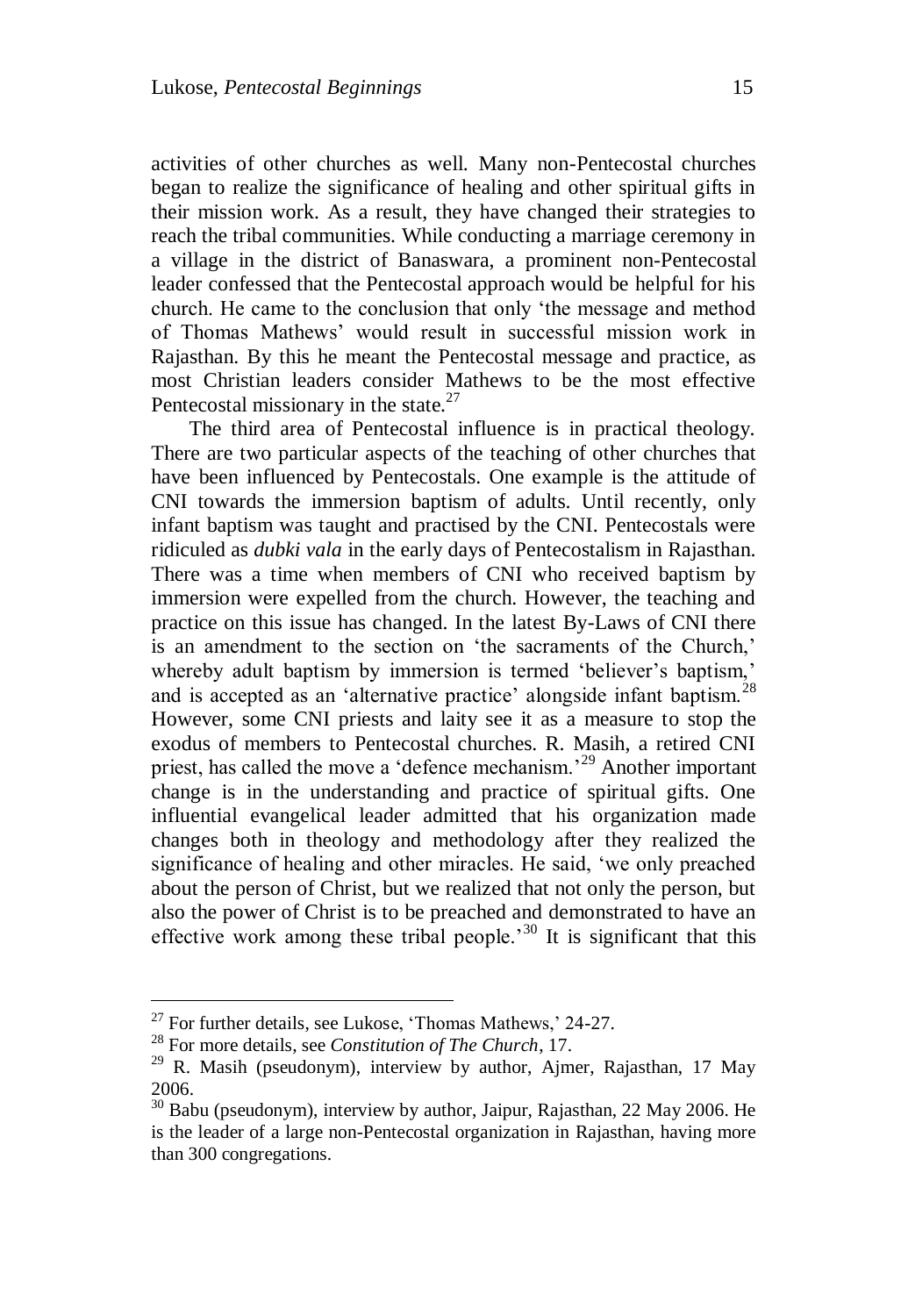leader referred to the 'power of Christ' rather than 'the Holy Spirit.<sup>31</sup> However, he acknowledged the changes in their understanding of the manifestation of the power of God. At least five non-Pentecostal leaders in Rajasthan who were interviewed admitted, rather reluctantly, that their understanding of the work of the Holy Spirit has changed after being influenced by the Pentecostal message.

# 5.3. Pentecostals and Ecumenical Attempt

There is an increasing interest in ecumenism among Christians in Rajasthan today. There have been efforts in various districts of Rajasthan to build up a unity among various Christian sectors. In many cities like Udaipur, Banaswara, Ajmer and Jaipur, they have formed a united Christian Association. In most cases, they have a monthly meeting and annual assembly, apart from gatherings on special occasions like Christmas and Easter. It is very significant that during such meetings the ministers share the platform irrespective of denomination. In Udaipur, it is the practice that a Pentecostal pastor will preach when the meeting is hosted by a Catholic church, and *vice versa*. Ministers are included in the administrative body of this fellowship, irrespective of denominational differences.

Today, Pentecostal pastors and singers are invited to other churches during special gatherings to preach and lead the praise and worship sessions. Such a practice was unimagined until a few years ago. For example, the RPC choir have been leading the worship during the annual convention of the CNI church in Jodhpur since 2001. Pastor Paul Mathews was invited to be the chief judge in the 2005 singing competition in the CNI church in Udaipur. Many Pentecostal preachers are given an opportunity to preach in mainline churches. I myself was invited to be a guest preacher in the annual convention of a non-Pentecostal church in  $2004$ . Isaiah,  $32$  a CNI priest in Udaipur, used to attend the Sunday service at RPC after his own church service, stating that he and his family were interested in the Pentecostal message and worship. Pentecostals used to consider members of other churches to be nominal Christians or unbelievers and were not encouraged to attend their gatherings. However, today they have begun to participate in the meetings of other churches.

 $31$  It is likely that his Brethren pneumatology has restricted him from using the phrase 'power of the Holy Spirit.'

<sup>&</sup>lt;sup>32</sup> Pseudonym.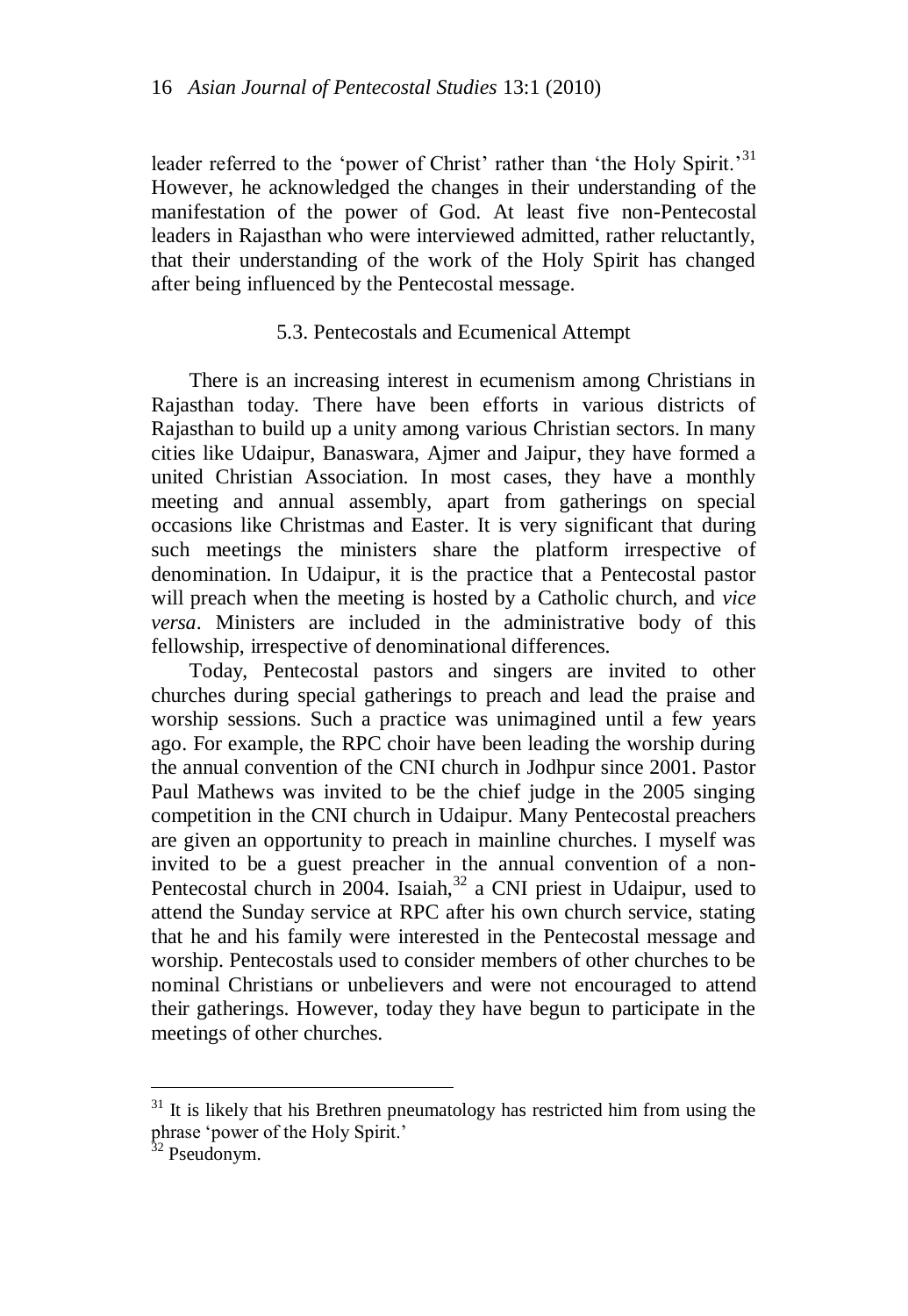Christians in Rajasthan organize *Masih Mela* (Christian Festival) in many villages. It is a common event in many regions of Rajasthan, and usually takes place during the Christmas or Easter season. They organize special Christian gatherings, and people come from far distances to attend. These meetings include devotions, Bible study, separate meetings for women, children and youth, and gospel preaching every evening.

The present research has found two major reasons for the increasing interest in ecumenical initiatives among Pentecostals and non-Pentecostals in Rajasthan. For most leaders, the chief reason is the increasing persecution of Christians. The intensified persecution from Hindu militant groups has forced Christians to realize the importance of coming together and acting in unity. Christians feel that their rights are not protected and that they are denied justice, and so, in response, they have decided to come together. There are several examples to underline this fact. The most recent one is the "peace march" in front of the State Assembly in Jaipur by Christians of all denominations in Rajasthan to protest against the attacks of Hindu militants on the Emmanuel church, Kota. Leaders and members of many churches rallied together under one banner in March 2006.

The second reason for this desire for unity is the increasing understanding between Pentecostals and non-Pentecostals. There was a time when denominational doctrines created barriers between Christians. However, as discussed earlier, people are being exposed to new expressions of spirituality. It is significant that Pentecostals have changed their attitude to Catholics and other non-Pentecostal Christians. There was a time when Pentecostals believed that Roman Catholicism was the religion of the anti-Christ. $33$  Pentecostals were known as sheep stealers. However, the charismatic experience provided opportunities for people to participate in each other"s activities and to interact more, and thus they have begun to understand each other better. Due to information technology, people have begun to read about, watch and engage in new experiences, and this has promoted a better understanding of each other. Today CD, DVD, audio and video cassettes, books and magazines containing charismatic messages, praise

<sup>33</sup> K.E. Abraham, *Mahathiyam Babylon* [Babylon the Great] (Kumbanad, India: K.E. Abraham Foundation, 1993) is the best example for understanding the early approach of Indian Pentecostals to Roman Catholicism. Abraham tries to establish that the Catholic Church is the "mystery, Babylon the great, the mother of harlots and of the abominations of the earth' as mentioned in Revelation 17:5.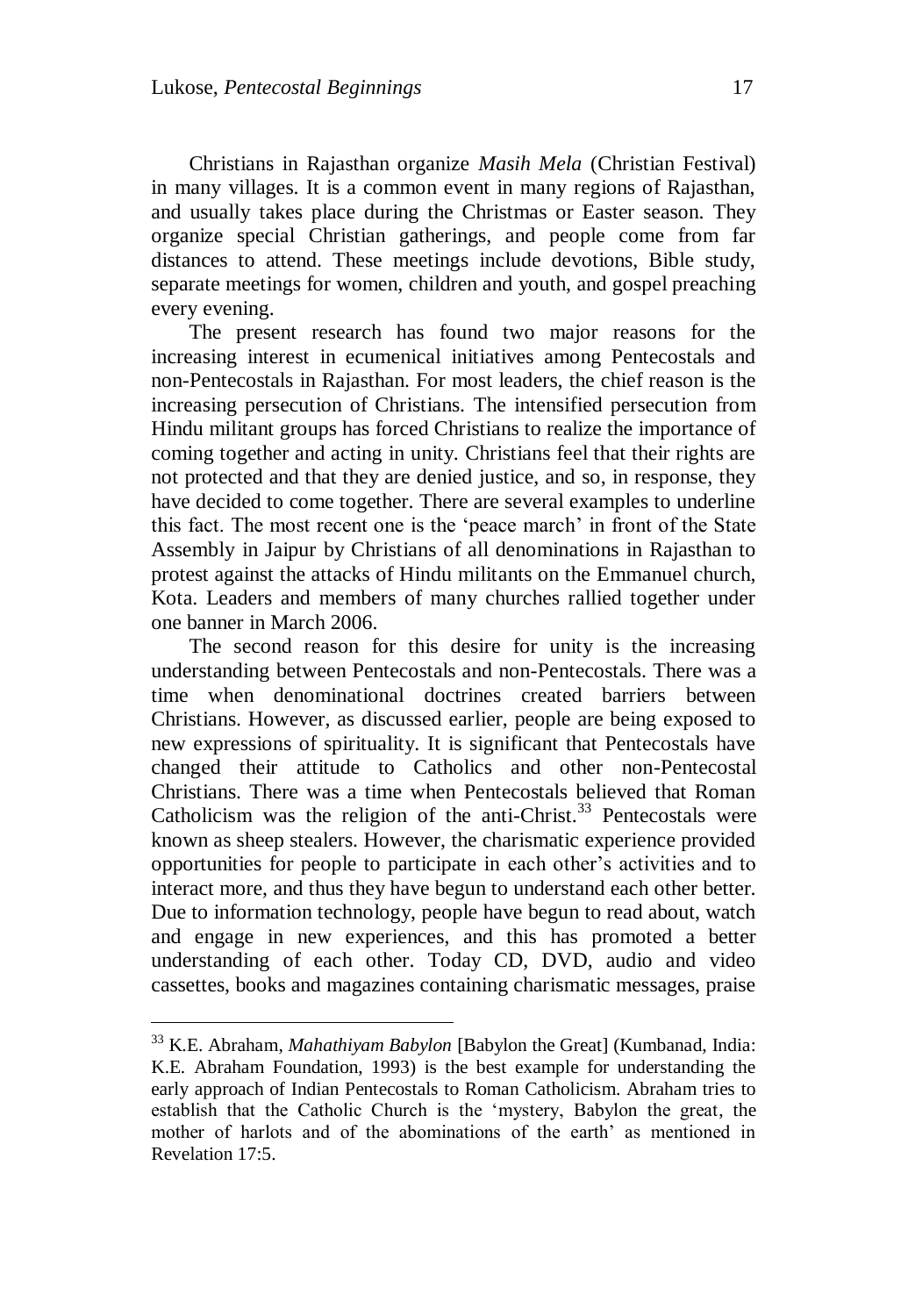and worship and other Holy Spirit manifestations are available, even for non-Pentecostals.

This does not mean that there is a smooth relationship between various Christian groups in every part of the state. There is reluctance and a degree of tension in some places. For example, in Ajmer, some Pentecostal pastors have complained that they are not included in the administration of the united fellowship in the city, and that they do not have a voice in such an assembly. Also some non-Pentecostal leaders have pointed out that not all Pentecostals are cooperating in these initiatives. In a discussion during an interview about the ecumenical efforts taking place, Rev. Collin C. Theodore, the CNI Bishop of the Diocese of Rajasthan, expressed his concern that not all were equally interested. He presented me with a book entitled *Uniting in Christ's Mission*,<sup>34</sup> and stated that 'this is what I am trying to do, to unite all Christian missions in the state  $^{35}$ 

## **6. Conclusion**

This study on Pentecostalism in Rajasthan concludes that the Christian message had reached Rajasthan long before Pentecostals came to the state, where Pentecostalism is not a breakaway movement from either the existing churches or the Pentecostal revival elsewhere in India. The origins and growth of Pentecostalism in Rajasthan are due to four major reasons. First, missionaries from other North Indian states, influenced by the indigenous revivals in various places of the country, brought the Pentecostal message to Rajasthan. In this sense, Pentecostalism in Rajasthan can be viewed as a product of the missionary outreach of North Indian Pentecostals. Second, the local revivals that took place in the existing churches in Rajasthan have created a spiritual thirst among the Christians. From this perspective, Pentecostalism in Rajasthan can be regarded as a revival movement linked to the spiritual renewal that took place in the existing churches. Third, missionary activities of South Indian Pentecostals played a significant role in the making of the Pentecostal movement as these missionaries took the Rajasthani revival to new heights. Fourth, the involvement of Rajasthani missionaries caused the movement to spread to almost every district. Despite the divide between Pentecostals and

<sup>&</sup>lt;sup>34</sup> Enos Das Pradhan, Sudipta Singh, and Kasta Dip, eds., Uniting Christ's Mission: Towards a United, Holistic, Evangelistic and Cross-Cultural Mission (Delhi: ISPCK, 2006).

 $35$  Collin C. Bishop, interview by author, Ajmer, Rajasthan, 19 May 2006.